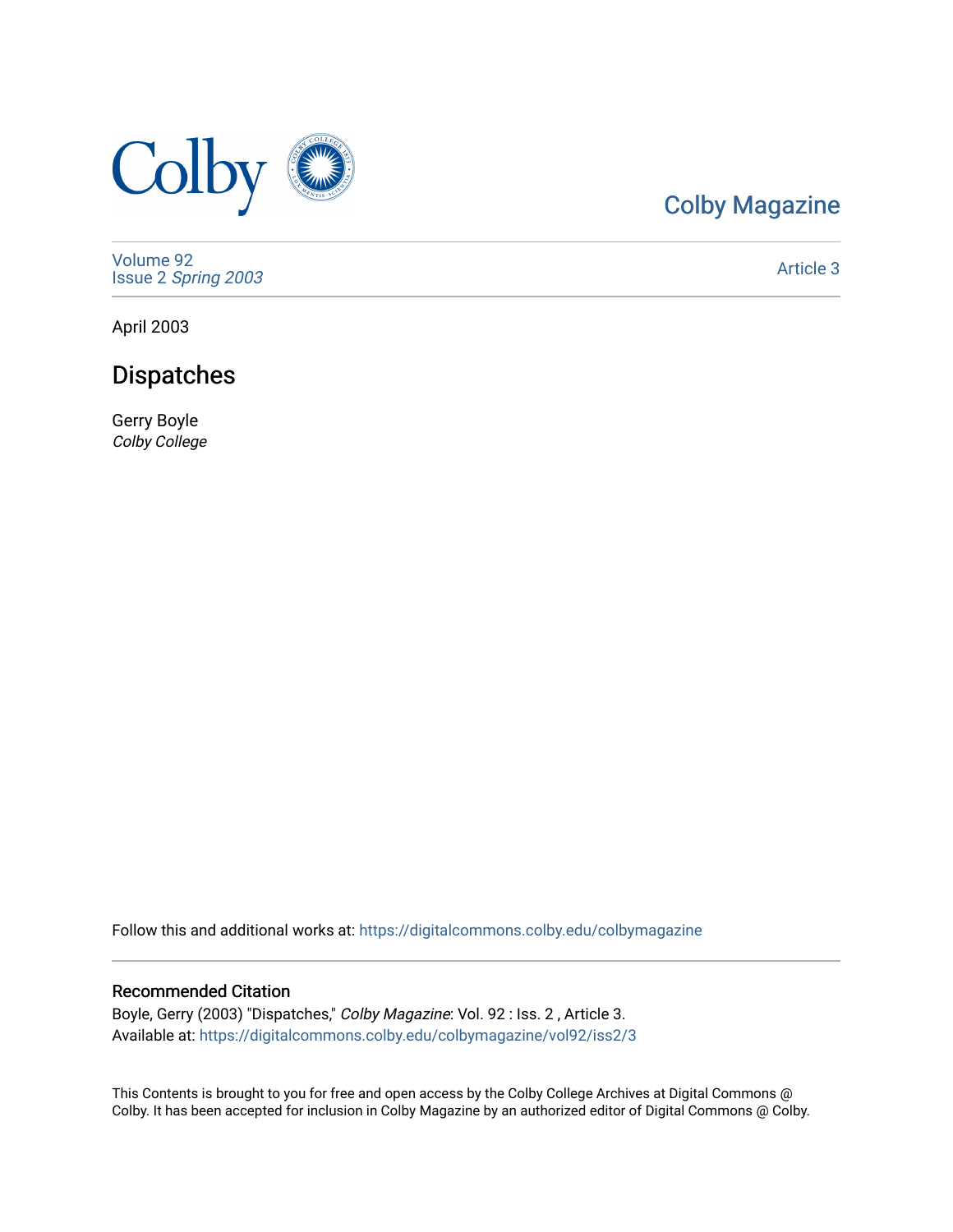## **From the Editor's Desk**



The "news hook" was the 50th anniversary of the signing of the armistice that ended the Korean War in July 1953. Unfortunately, the story of life at Colby during wartime a half-century ago was made even more timely by imminent war in Iraq and ominous rumblings in North Korea.

 Fifty years from now will another editor here explore life during the U.S.-Iraq war of 2003? Or will it be an anniversary of a second Korean War that will prompt *Colby* to look back a half-century? If those stories—and conflicts—come to pass, how different will they be from the Colby war years chronicled in this issue?

Very different, most likely, because the College in 1953 was of a drastically different time.

Few Colby students today (and even students of my generation) can fathom mandatory marching in uniform and lockstep on the lawn in front of Miller Library. They can only imagine what it would be like to sit in the steeple of Lorimer Chapel all night, searching the night sky for aircraft that might be headed to attack some city to our south. And while final exams might be stressful today, consider the stress of being drafted into war right out of your exam chair.

 These are some of the experiences related by Korean War-era alumni in this issue. They recall a time when the American people were less quick to question the actions and motives of their leaders and felt it was every American's duty to serve his or her country in some way. It was a time when Americans went to war despite having recent and vivid memories of the horrors and privations of combat.

 A mere dozen years later, the mood on college campuses had changed markedly. Reserve Officer Training Corps had dwindled to a handful of candidates at Colby and marches were more likely to be protests than parades in Air Force blue.

 Today, as war looms, we are marching neither in mass protest at Colby nor in uniform. If war begins in coming weeks it will be a high-tech sort of affair, fought by professionals with arms and equipment of mind-boggling sophistication. It's unlikely that it will be fought by many Colby students, though some will be on the ground, in the cockpit, at the computer screens (see the letter from Ethan Platt '96 in this issue). That would stand in contrast to the Korean War experience, which one veteran described as "trying to do it with patchwork. . . . At least today our army is professional," he said.

 Still, there is something to be said for a citizen army and lessons to be learned from the Colby alumni who served a half-century ago. They tell their stories with grace and humility; it's important that we listen.

 *Gerry Boyle '78,*

*Managing Editor*

# volume 92 · number 2

Staff Gerry Boyle '78

*managing editor* Brian Speer

*art director* Robert Gillespie

*alumni at large editor*

Stephen Collins '74 *executive editor*

> Leo Pando *illustrator*

Alicia Nemiccolo MacLeay '97 *media editor*

> Joanne Lafreniere *production coordinator*

> > Karen Oh '93 *online coordinator*

Brian Speer, Jeff Earickson, Samuel Shaw '03, Fred Field (cover), Martin Black, Dean Abramson, Joseph Mehling, John Quackenbos *contributing photographers*

> Rebecca Green, William Sodoma, Yvonne Siu '03, Neha Sud '05, Kenneth Rodman *contributing writers*

#### Administration

William D. Adams, *president*; Sally Baker, *executive assistant to the president*; Peyton R. Helm, *vice president for college relations*; Margaret Felton Viens '77, *director of alumni relations*

#### Alumni Council Executive Committee

Lou Richardson '67, *chair*; Frank A. Wilson '73, *vice chair*; Rebecca Birrell '92, Hope Palmer Bramhall '56, Shawn P. Crowley '91, Heather M. Daur '00, Karl Dornish Jr. '54, Todd W. Halloran '84, Linda Mitchell Potter '66, Barry Potter '60, Eric F. Rolfson '73, Patricia Valavanis Smith '80, Philip Wysor '70

#### *Colby* is published four times yearly.

To contact *Colby*: Managing Editor, *Colby* 4181 Mayflower Hill Waterville, MF 04901-8841 e-mail: mag@colby.edu tel: 207-872-3226

visit us on the internet: www.colby.edu/colby.mag

To contact the Alumni Office: 207-872-3190

#### **Contributors**



Rebecca Green ("Radioheads," p. 6, and "Care Package." p. 22) is a musicologist, writer and editor who lives in Waterville with her husband, Associate Professor of Mathematics Leo Livshits,

and their two children, Simone and Adam. She currently teaches music history at the University of Maine at Farmington, and her radio show, *Crosswaves*, can be heard on WMHB during the summer season.



Neha Sud '05 ("In Defense of Humanity," p. 14, and Fred Valone '72, p. 48) is an international studies and French studies major from New Delhi, India. Her previous contributions to *Colby*

include profiles of Hannah Karp Laipson '46, David Donnelly '91 and Emma James '05. Sud plans to study in Paris next year.



# Yvonne Siu '03 (Frances Vitaglione '63, p. 42) is an international studies major from San Luis Obispo, Calif. Her previous contributions to *Colby* include "A Children's

Crusade," about Oak Fellow

Ushari Mahmud's human rights work in Sudan, and "Colby Protestors Join Anti-War Ranks." Siu has applied to graduate programs in international and economic development.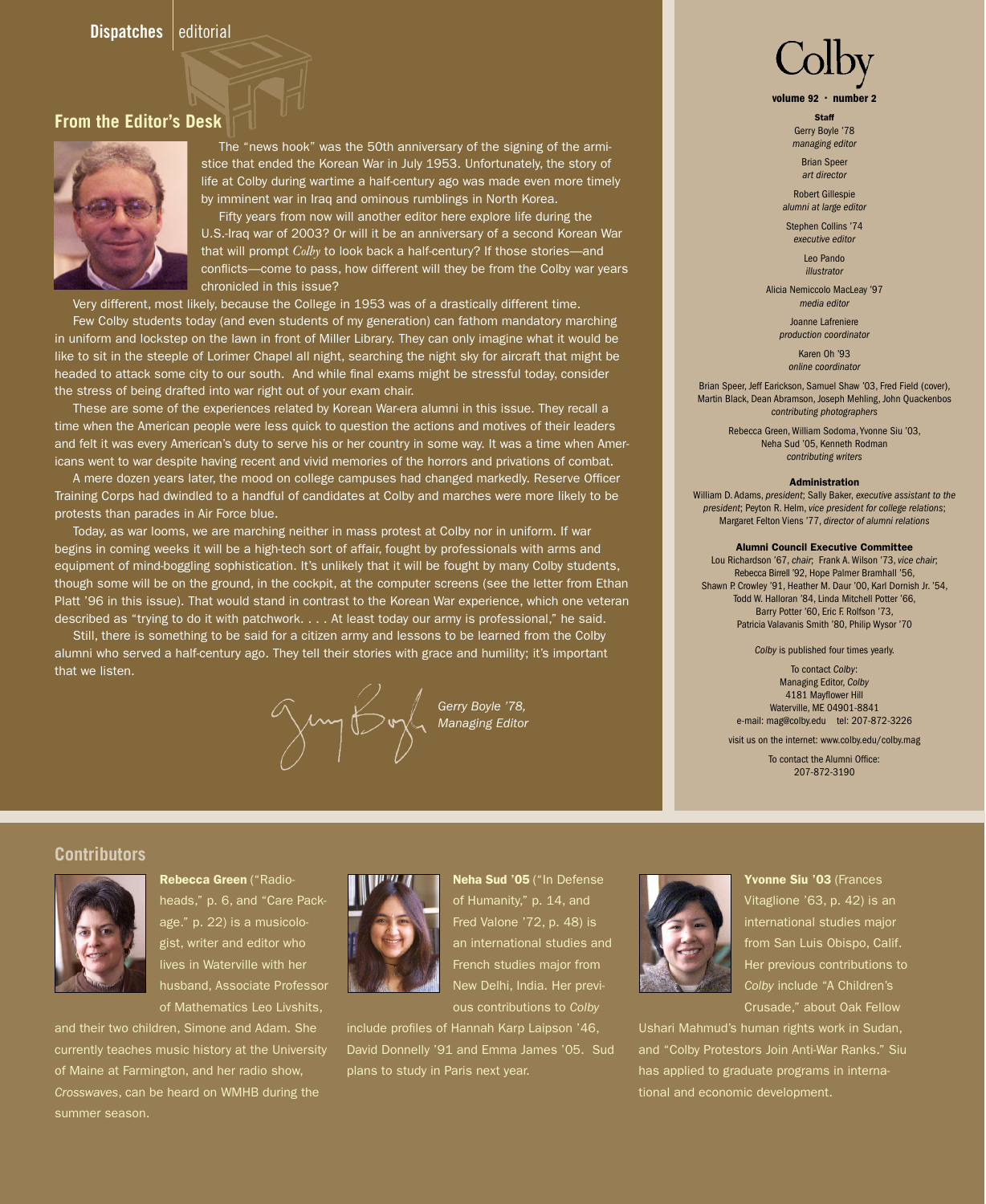#### **Letters**

#### Cost of a Messy War

 I was honored to read the name of David Thomas Barnes '68 at the 20th anniversary of the Vietnam Veterans Memorial in Washington, D.C., on Veterans Day weekend, 2002. As was done when the Memorial was dedicated and at its 10th anniversary, each casualty was read in the order that they died. This time, each reader had about 30 names and a two-minute interval. In 1982, when the Memorial was not as popular as it is now, we had two-person teams read for an hour each. I chose Barnes's name from among 17 I know on the Wall—high school and college friends or acquaintances, fellow travelers in Army training, and members of my outfit in Vietnam. I wanted to read all 17 but they are spread across the calendars on different dates from April 17, 1967, to August 25, 1969. The sensible procedure adopted by the Vietnam Veterans Memorial Fund to stay in order of casualty forced a choice. So why Dave Barnes? Perhaps because the memory of him as a bright, but admittedly naive, young man who got caught up in a war that somebody else started probably comes closest to home. His memory and those of the others trouble me most as our national sabres rattle on the belts of many who managed to miss that messy war but who seem to think that we can have antiseptic ones now.

 Dave Barnes was killed on April 28, 1968, in combat against North Vietnamese regulars in the A Shau Valley near the Laotian border and the Demilitarized Zone in what was then northern South Vietnam. He served with Company C, 2nd Battalion, 7th Cavalry, 1st Cavalry Division (Airmobile). For the actions that resulted in his death, he was awarded the Silver Star Medal and the Purple Heart. Previously, he had been awarded the Bronze Star Medal, the Army Commendation Medal, the Air Medal and the Combat Infantry Badge. He had served 62 days in Vietnam and he was 21 years old when he was killed. He, Les Dickinson '67, Mike Ransom '66 and Hunter Shotwell '62 are the last Colby alumni to die in a war. I hope that statement remains true and that we continue to remember them.

 *Robert M. Lloyd '68* Greenville, S.C.

#### Colby Graduates Excel in Military

 My admiration and thanks to Chris Gieszl '93 for following his heart by serving his country, and kudos to *Colby* magazine for drawing attention to a career path rarely pursued by the typical liberal arts graduate. Although Colby's philosophy and a military career may appear to be mutually exclusive, recent history proves otherwise. Two of my closest Colby friends, Brian Emme '97J and Adrian Calder '96, both fly F/A-18 Hornets in the Navy while Josh Smith '95, John Ginn '97 and Josh Foster '00 are all Marine aviators. Lieutenant "Boa" Calder flew missions in Afghanistan and will be attending the Navy's prestigious Fighter Weapons School ("Top Gun") in March. Lieutenant "Stickit" Emme is currently on the leading edge of the Middle East conflict while on deployment in the Mediterranean aboard the *Harry S. Truman*.

 Colby strives to educate individuals who possess the determination and skills to pursue the career of their choice yet the ability to appreciate the numerous sides to life's issues. It's interesting, yet not surprising, that there exists such a cluster of recent Colby graduates serving in extremely elite military positions. Today's global environment taxes many of our beliefs (myself included) in the role that the United States should play in a peaceful world. Yet it's unfortunate that when Brian returned to visit Colby several years ago, he was forced to defend his career in the face of idealistic undergrads who viewed him as a killer. Whether or not you support prevailing U.S. foreign policy, in these times of international unrest and domestic uncertainty, I'm personally glad to know that there are a few Mules out there holding the line.

# *Ethan Platt '96*

Falls Church, Va.

#### The Way to "Real" Diversity

 I am writing in response to your article "Refuge or Regression?" (winter '03 *Colby*), which examined the recent debate concerning special "multi-cultural housing."

 According to the article, groups of "queer" students and students of "color" have communicated a desire for their own separate student housing because of the threats posed by the "straight white majority" population of students. The fact that such sentiments exist demonstrates that coerced association engenders ill will and animosity among individuals. The fact that these "minority" groups consider themselves "educational tools" for white students further reveals that the very same minorities within the Colby student body who should benefit the most from increased "diversity" end up being hurt the most. In general, I agree that all individuals and groups should be able to freely associate (live) wherever and with whomever they choose. I must add, however, that consideration of such proposals to create "multi-cultural" housing is both hypocritical and contradictory since similar groups of individuals were prohibited from freely associating when fraternities were banned in the early '80s.

 It was inappropriate for the college to abolish fraternities two decades ago and it is similarly improper to deny individual students of any persuasion the right to freely assemble and associate today. If gays, students of "color," or any other student, for that matter, feel more comfortable living together on the same floor or in the same building, they should have that right, just as those who live in "chemical-free" housing are currently permitted to do.

 There is an important lesson here for the administrators and Board of Trustees. While it makes for nice PR, real diversity cannot be achieved by compelling individuals with different skin pigments or sexual orientations to live together. When individuals' ability to freely associate (live) is in any way restricted or violated feelings of resentment and even hostility usually result. To promote real diversity the college should consider ways to enhance diversity of thoughts, opinions, values and beliefs on campus.

 If the "powers that be" are genuine in their desire to promote more diversity on campus they should drop the failed social engineering policies and prescriptions of the past and consider ways to balance the preponderance of the liberal-left bias that permeates just about every facet of Colby life. If college is supposed to be about critical thinking, analysis and debate, let's have the guts to expose the student body to alternative values, ideas and beliefs. The vast majorities of Americans are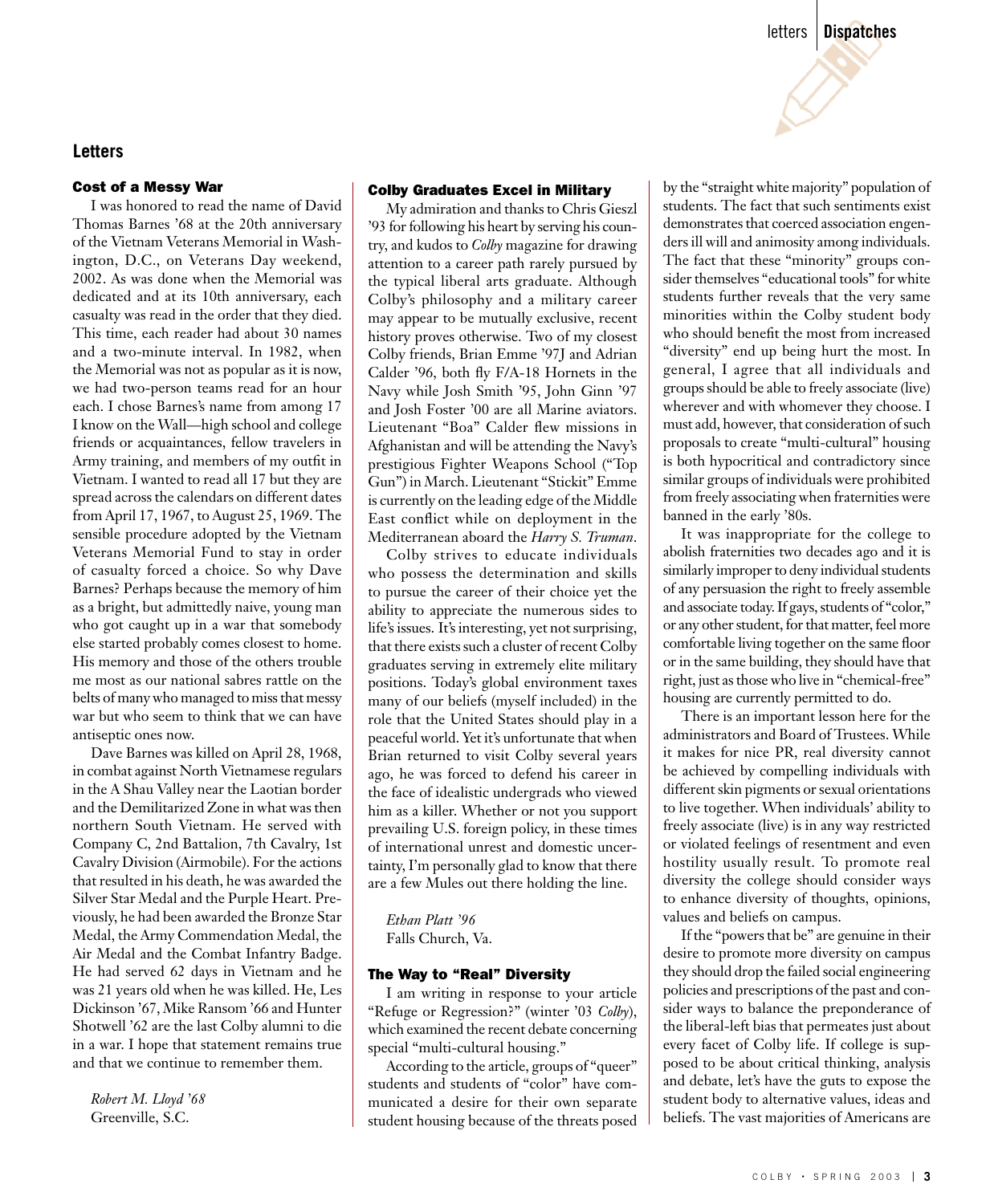to the political right on most issues and vote that way as well. At Colby, in sharp contrast, the vast majority of the faculty members, classes, guest speakers and college policies have a significant liberal-left bent.

 Want to achieve real diversity on campus? Let all students decide with whom and amongst whom they want to live. Focus less on the politically correct failed policies of the past ("multi-cultural centers," "diversity training," the "commons systems") and expand and enhance the diversity of ideas on campus by hiring more conservative faculty members, offering more conservative areas of study and hiring more guest speakers from the political "right." If you were to conduct a survey of students (past and present) I would guess that the general consensus would be that the lack of diversity at Colby has less to do with too few "multicultural" programs and institutions and more to do with a one-sided liberal-left view of the world.

 *Gregg Jackson '90* Charlotte, N.C.

#### A Coincidence in Cambodia

 When the winter issue of *Colby* arrived, my partner called me at work to tell me there was an article in it about a doctor in Phnom Penh. As parents of two daughters adopted from Cambodia, we are always on the lookout for information about their birth country. When she told me who it was, I said, "Oh, Dr. Jim!"

 I was in Cambodia in August of 2001 picking up my second daughter and we were treated by "Dr. Jim" Cousins at the SOS clinic. We received great medical care, and the entire staff at the clinic was wonderful. Given the relatively small size of Colby classes, what are the chances of my running into another Colby grad halfway around the world? If I had discovered then that Dr. Jim and I shared a common Colby past, I'm sure I would have passed right out!

 *Deb Schwartz '79* Natick, Mass.

#### Remember Graduate School Careers

 Congratulations on your fine article ("The Business of Liberal Arts," winter '03 *Colby*). One additional aspect is those of us who entered the world of graduate school education. Note your recent article on the new dean at the University of Chicago Graduate School of Business, Ted Snyder.

#### Letters Welcome

*Colby* welcomes your letters. Send them to Gerry Boyle, editor; *Colby* magazine; Office of Communications; 4181 Mayflower Hill; Waterville, ME 04901, or by e-mail to mag@colby.edu. Length should be limited to 300 words or less. *Colby* reserves the right to edit letters for length and clarity.

 It would also be interesting to know how many Colby grads are teaching in higher education. Clearly my best students are those with liberal arts educations.

 *Charles Morrissey '56, Ph.D.*  Graziadio School of Business and Management Pepperdine University Malibu, Calif.

#### Article Should Raise Awareness

 You and your staff are to be commended for the inclusion of the interesting article by Alicia MacLeay on depression (winter '03 *Colby*). I enjoyed reading it and feel that it is a topic long overdue for discussion.

 The article arrived as I continue work on researching and writing the story of a popular Colby student with everything going for her—an important job, a loving family and an interesting life—who lost her battle against major depression. I'm struck by how little those around her knew or were able to find out from medical professionals treating the disease as to the very real peril they faced. The devastation left behind following her suicide and the continuing impact on her family have been tremendous. Hopefully Ms. MacLeay's article will help raise awareness and erode some of the stigma attached to issues regarding mental health. Again, thanks for bringing the issue to the table.

 *Jeff P. Russell '87* Hampden, Maine

#### Opening Doors

 I was disturbed by the letter (winter '03 *Colby*) "Degree Not Opening Doors." While his classroom successes, which resulted in honor society memberships, are impressive, I believe the writer never grasped some important aspects of his Colby education. It is *not* the Colby diploma that will "yield all the keys to the world." It is the Colby experience in "a community of scholars" (a favorite phrase of Dr. Strider) that should provide a graduate with those keys to open the doors.

 A check of the Alumni at Large pages for the Class of 2002 shows over 100 respondents from his class outlining interesting and exciting pursuits. As their classmate, he already has all the keys needed to unlock the door.

 *James M. Bither '66* Kennebunk, Maine

 In reply to David Hauser's letter (winter '03 *Colby*), [he should] go in the military, preferably an officers training program, and get some leadership experience. A couple of years will help him decide professional interests and maybe lead to graduate school—with money saved.

 *Ralph E. Davis '54* Dallas, Texas

#### Magazine Offers Greater Balance

 I was mightily impressed with the last issue (winter '03 *Colby*). I particularly liked the greater balance of information placed on national and local social and ethical issues in which our Colby family is involved. Such emphasis makes me proud of my alma mater! Thanks!

 *David Choate '48* Denver, Colo.

#### Good for Adams and Colby

 On a day when the President of the United States announces his opposition to the University of Michigan's affirmative action position, I am gratified and proud to read of President Adams's support of it. May Colby remain dedicated to the pluralism and diversity that affirmative action was created to promote.

 *Herb Adams '54* Center Lovell, Maine

#### On Terence and Financial Accounting

 It is a funny coincidence that David Hauser's letter (winter '03 *Colby*) appears a few pages in front of the inspiring article, "A Liberal Arts Résumé." I concur with the article in that the fantastic Colby education leaves one far better prepared in the long run, possessing much more versatility than someone with a more *Continued on page 35*